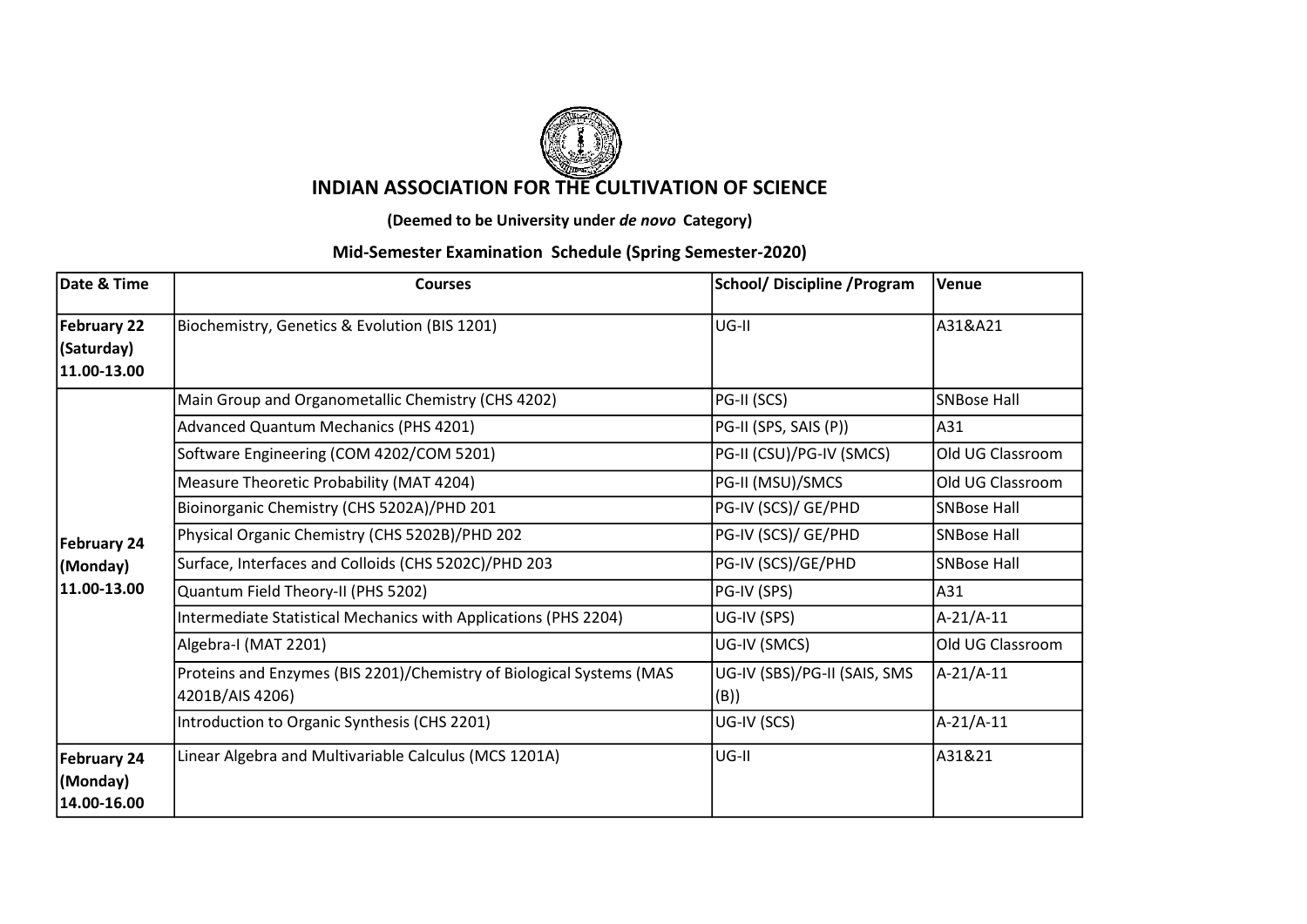| <b>February 25</b><br>(Tuesday)<br>11.00-13.00 | Organic Synthesis-I/Organic Chemistry-II (CHS 4203/ AIS 4201)/PHD 208    | PG-II (SCS, SAIS (C)               | SNBose Hall        |
|------------------------------------------------|--------------------------------------------------------------------------|------------------------------------|--------------------|
|                                                | Symmetry, Structure and Diffraction (MAS 4202)                           | PG-II (SMS)                        | <b>SNBose Hall</b> |
|                                                | Statistical Mechanics (PHS 4204/AIS 4210)                                | PG-II (SPS, SAIS (P))              | A31                |
|                                                | Complex Analysis (MAT 4203)                                              | PG-II (MSU)/SMCS                   | Old UG Classroom   |
|                                                | Introduction to Machine Learning (COM 4203/COM 5202)/PHD 226             | PG-II (CSU)/PG-IV<br>(SMCS)/GE/PHD | Old UG Classroom   |
|                                                | Epigenetics (AIS 5217)/PHD 216                                           | PG-IV (SAIS (B))/PHD               | A31                |
|                                                | Advanced Condensed Matter Physics (PHS 5203)/PHD 222                     | PG-IV (SPS)/GE/PHD                 | A31                |
|                                                | Advanced Materials including Biomaterials (MAS 5204)/PHD 220             | PG-IV (SMS)/GE/PHD                 | <b>SNBose Hall</b> |
|                                                | Classical Mechnanics and Special Relativity (PHS 2201)                   | UG-IV (SPS)                        | A-21/A-11          |
|                                                | Digital Logic and Computer Organization (COM 2201)                       | UG-IV (SMCS)                       | Old UG Classroom   |
|                                                | Molecular Genetics (BIS 2202)                                            | UG-IV (SBS)                        | $A-21/A-11$        |
|                                                | Coordination and Transition Metal Chemistry (CHS 2202)                   | UG-IV (SCS)                        | $A-21/A-11$        |
| <b>February 25</b>                             | Electricity, Magnetism and Optics (PHS 1201)                             | UG-II                              | A31&21             |
| (Tuesday)                                      | Crystal Engineering (CHS 5203D)                                          | PG-IV (SCS)/GE                     | $A-11$             |
| 14.00-16.00                                    | Liquid Crystal and Display (AIS 5202)                                    | PG-IV (SAIS)/GE                    | $A-11$             |
|                                                | Group Theory and Molecular Spectroscopy (CHS 4204/AIS 4202/MAS<br>4204C) | PG-II (SCS, SMS (C), SAIS(C))      | <b>SNBose Hall</b> |
|                                                | Molecular Microbiology (AIS 4209/ MAS 4204B)/PHD 211                     | PG-II (SAIS(B))/PHD                | A31                |
|                                                | Electromagnetic Theory (PHS 4203)                                        | PG-II (SPS)                        | A31                |
| February 26                                    | Statistics with R (MAT 4211/MAT 5202)                                    | PG-II (MSU)/PG-IV (SMCS)           | Old UG Classroom   |
| (Wednesday)<br>11.00-13.00                     | Design and Analysis of Algorithms (COM 4201)                             | PG-II (CSU)                        | Old UG Classroom   |
|                                                | Physics of Black Holes and Gravitational Physics (PHS 5207)/PHD 224      | PG-IV (SPS)/PHD                    | A31                |
|                                                | Electrodynamics and Electronics (PHS 2202)                               | UG-IV (SPS)                        | $A-21/A-11$        |
|                                                | Vector Calculus (MAT 2202)                                               | UG-IV (SMCS)                       | Old UG Classroom   |
|                                                | Ecology (BIS 2203)                                                       | UG-IV (SBS)                        | A-21/A-11          |
|                                                | Thermodynamics, Kinetics and Catalysis (CHS 2203)                        | UG-IV (SCS)                        | A-21/A-11          |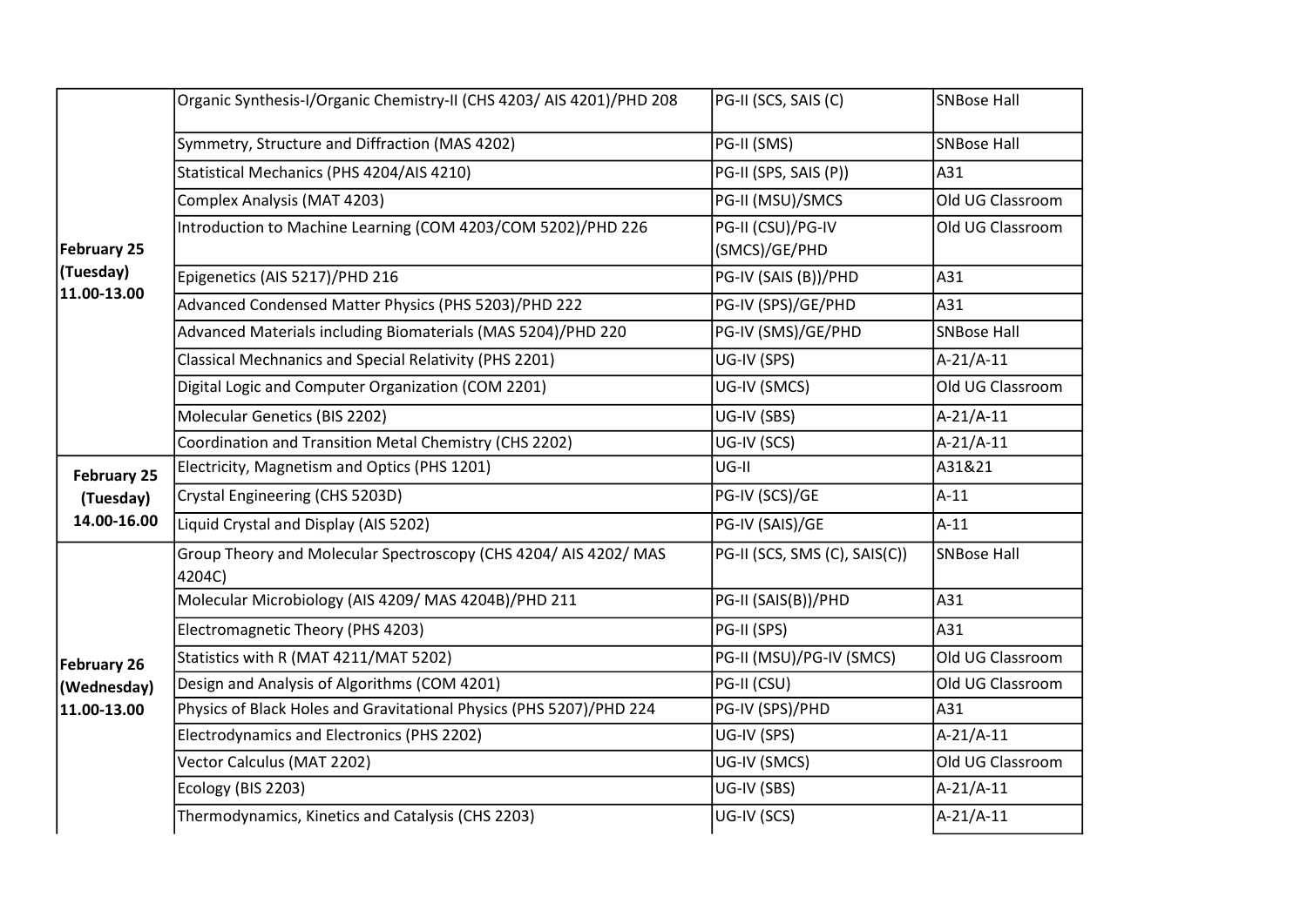|                                          | Supramolecular and Macromolecular Biomaterials (AIS 5201)/ PHD 212                       | UG-IV (SAIS) /GE/PHD          | SNBose Hall        |
|------------------------------------------|------------------------------------------------------------------------------------------|-------------------------------|--------------------|
| February 26<br>(Wednesday)               | Electronic Properties of Solids (MAS 4203/AIS 4213)                                      | PG-II (SMS, SAIS (P))         | <b>SNBose Hall</b> |
| 14.00-16.00                              | Structure and Spectroscopy (CHS 1201)                                                    | UG-II                         | A31&21             |
|                                          | Advanced Experimental Techniques in Physics (PHS 5205)/PHD 228                           | PG-IV (SPS)/GE/PHD            | <b>SNBose Hall</b> |
| February 27<br>(Thursday)<br>11.00-13.00 | Mathematical Methods-II (PHS 4202/AIS 4211)                                              | PG-II (SPS, SAIS(P))          | <b>SNBose Hall</b> |
|                                          | Statistical Thermodynamics and Reaction Rate Theories (CHS 4201/ AIS<br>4203/ MAS 4201C) | PG-II (SCS, SMS (C), SAIS(C)) | SNBose Hall        |
|                                          | Infection and Immunity (AIS 4208/MAS 4203B)                                              | PG-II (SAIS, SMS (B))         | A31                |
|                                          | Markov Chains (MAT 4202/MAT 5201))                                                       | PG-II (MSU)/PG-IV (SMCS)      | Old UG Classroom   |
|                                          | Asymmetric Catalysis and Synthesis (CHS 5203C) /PHD 206                                  | PG-IV (SCS)/PHD               | A31                |
|                                          | Advanced Quantum Chemistry (CHS 5203A)/PHD 204                                           | PG-IV/DSE (SCS)/GE            | A31                |
|                                          | Quantum Mechanics (PHS 2203)                                                             | UG-IV (SPS)                   | A-21/A-11          |
|                                          | Information Storage and Retrieval (COM 2202)                                             | UG-IV (SMCS)                  | Old UG Classroom   |
|                                          | Birth, Growth and Death Cycle (BIS 2204)                                                 | UG-IV (SBS)                   | A-21/A-11          |
|                                          | Learning Chemistry with Computers (CHS 2204)                                             | UG-IV (SCS)                   | A-21/A-11          |
| February 27                              | Nanomaterials and Thin Films (MAS 5201A)/PHD 217                                         | PG-IV (SMS)/ GE/PHD           | A11                |
| (Thursday)                               | Object-Oriented Programming with Java (MCS 1201B)                                        | UG-II                         | A31&21             |
| 14.00-16.00                              | Molecular Machinery (AIS 5218)/PHD 215                                                   | PG-IV (SAIS)/PHD              | A11                |
| February 29<br>(Saturday)<br>11.00-13.00 | Macromolecules-I (AIS 4202)/PHD 209                                                      | PG-II (SAIS)/PHD              | A31                |
|                                          | Algebra-III (MAT 4201)                                                                   | PG-II (MSU)/ SMCS             | Old UG Classroom   |
|                                          | Chemical Crystallography (CHS 5201)                                                      | PG-IV (SCS)                   | A31                |
|                                          | Nuclear and Particle Physics (PHS 5201)                                                  | PG-IV (SPS)                   | A21                |
|                                          | Energy and Sustainable Application-II (AIS 5202)/PHD 214                                 | PG-IV (SAIS)/PHD              | A21                |
|                                          | Semiconductor Devices and Electronics (MAS 5202B)/PHD 219                                | PG-IV (SMS)/ GE/PHD           | A31                |
|                                          | Disease Biology (AIS 5207)                                                               | PG-IV (SAIS(B))               | A21                |
|                                          | Know Your Environment (AEC 1201)                                                         | UG-II                         | SNBose Hall        |